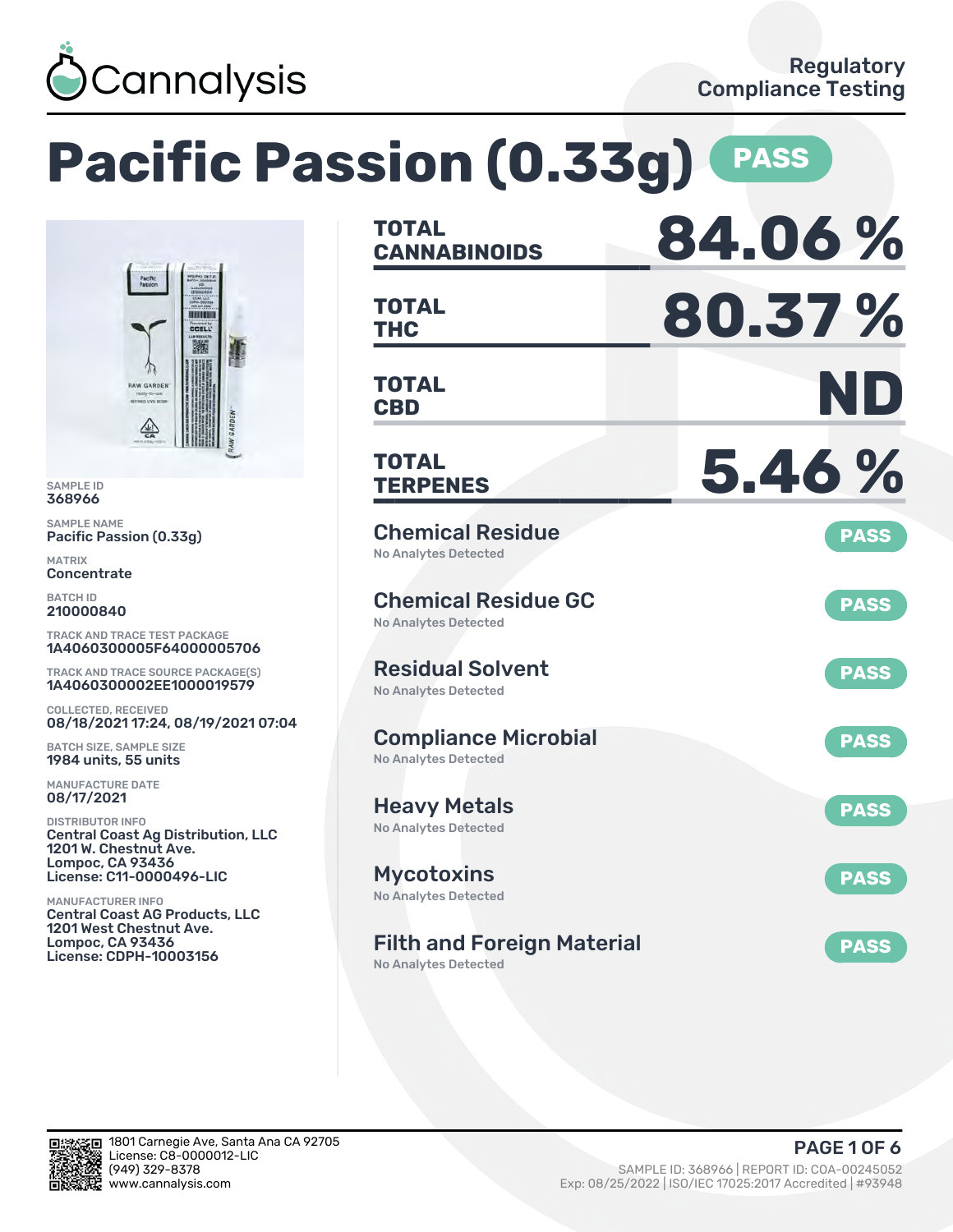

# CANNABINOID ANALYSIS

Total THC,CBD value(s) have been decarboxylated.

| TOTAL THC:          | 803.7 mg/g (80.37%), 265.22 mg per package |
|---------------------|--------------------------------------------|
| TOTAL CBD:          | ND                                         |
| TOTAL CANNABINOIDS: | 840.6 mg/g (84.06 %)                       |

UNIT OF MEASUREMENT: Milligrams per Gram(mg/g)

| <b>ANALYTE</b>         | <b>RESULT</b>         | LOD    | <b>LLOO</b> | <b>ANALYTE</b>   | <b>RESULT</b> | <b>LOD</b> | LL <sub>00</sub> |
|------------------------|-----------------------|--------|-------------|------------------|---------------|------------|------------------|
| THCa                   | ND                    | 0.5000 | 1.0000      | CBDa             | <b>ND</b>     | 0.5000     | 1.0000           |
| D9THC                  | 803.7 mg/g (80.37 %)  | 0.5000 | 1.0000      | CBD              | <b>ND</b>     | 0.5000     | 1.0000           |
| D8THC                  | <b>ND</b>             | 0.5000 | 1.0000      | CBD <sub>v</sub> | <b>ND</b>     | 0.5000     | 1.0000           |
| <b>CBN</b>             | <b>ND</b>             | 0.5000 | 1.0000      | CBC              | <b>ND</b>     | 0.5000     | 1.0000           |
| <b>THC<sub>v</sub></b> | 3.939 mg/g (0.3939 %) | 0.5000 | 1.0000      | CBGa             | <b>ND</b>     | 0.5000     | 1.0000           |
| <b>CBG</b>             | 32.94 mg/g (3.294 %)  | 0.5000 | 1.0000      |                  |               |            |                  |
|                        |                       |        |             |                  |               |            |                  |

#### ADDITIONAL INFORMATION

| Method:              | SOP-TECH-001 | Sample Prepped: 08/25/202109:43   | Sample Approved: 08/25/2021 17:19  |  |
|----------------------|--------------|-----------------------------------|------------------------------------|--|
| Instrument: UPLC-DAD |              | Sample Analyzed: 08/25/2021 11:18 | Prep-Analytical Batch: 32156-26234 |  |



## TERPENE ANALYSIS

TOTAL TERPENES: 54.65 mg/g (5.465 %)

| UNIT OF MEASUREMENT:    | Milligrams per Gram(mg/g)                                     |        |                   |  |  |  |
|-------------------------|---------------------------------------------------------------|--------|-------------------|--|--|--|
| <b>ANALYTE</b>          | <b>RESULT</b>                                                 | LOD    | <b>LLO</b>        |  |  |  |
| 3-Carene                | <b>ND</b>                                                     | 1.000  | 2.50              |  |  |  |
| Alpha cedrene           | <b>ND</b>                                                     | 1.000  | 2.50              |  |  |  |
| Alpha pinene            | 2.020 mg/g $(0.2020\%)$                                       | 0.1000 | 1.00 <sub>1</sub> |  |  |  |
| Alpha terpineol         | $0.6743$ mg/g $(0.0674%)$                                     | 0.3260 | 0.65              |  |  |  |
| Beta myrcene            | 20.78 mg/g (2.078 %)                                          | 0.5000 | 1.00              |  |  |  |
| Borneol                 | <b>ND</b>                                                     | 1.000  | 2.50              |  |  |  |
| Camphor                 | <b>ND</b>                                                     | 0.1000 | 0.50              |  |  |  |
| Cedrol                  | <b>ND</b>                                                     | 0.5000 | 1.00              |  |  |  |
| Cis nerolidol           | <b>ND</b>                                                     | 2.500  | 5.00              |  |  |  |
| Fenchol                 | <ll00< td=""><td>0.5000</td><td>1.00<sub>1</sub></td></ll00<> | 0.5000 | 1.00 <sub>1</sub> |  |  |  |
| Gamma terpinene         | <b>ND</b>                                                     | 0.1000 | 0.50              |  |  |  |
| Geranyl acetate         | <b>ND</b>                                                     | 0.1000 | 0.50              |  |  |  |
| Isoborneol              | <b>ND</b>                                                     | 0.5000 | 1.00              |  |  |  |
| Limonene                | 10.86 mg/g (1.086 %)                                          | 0.5000 | 2.50              |  |  |  |
| Menthol                 | <b>ND</b>                                                     | 1.000  | 2.50              |  |  |  |
| Ocimene <sub>2</sub>    | 4.832 mg/g (0.4832 %)                                         | 0.3450 | 1.725             |  |  |  |
| P-mentha-1,5-diene ND   |                                                               | 0.5000 | 1.00              |  |  |  |
| Sabinene                | <b>ND</b>                                                     | 0.5000 | 1.00              |  |  |  |
| Trans beta farnesene ND |                                                               | 2.500  | 5.00              |  |  |  |
| Trans nerolidol         | <b>ND</b>                                                     | 0.5000 | 2.50              |  |  |  |

| <b>ANALYTE</b>          | <b>RESULT</b>                                                                                                                   | <b>LOD</b> | <b>LLOQ</b> | <b>ANALYTE</b>         | <b>RESULT</b>                                       | LOD    | <b>LLOQ</b> |
|-------------------------|---------------------------------------------------------------------------------------------------------------------------------|------------|-------------|------------------------|-----------------------------------------------------|--------|-------------|
| 3-Carene                | <b>ND</b>                                                                                                                       | 1.000      | 2.500       | Alpha bisabolol        | <lloq< td=""><td>0.1000</td><td>0.5000</td></lloq<> | 0.1000 | 0.5000      |
| Alpha cedrene           | <b>ND</b>                                                                                                                       | 1.000      | 2.500       | Alpha humulene         | 1.507 mg/g (0.1507 %)                               | 0.5000 | 1.000       |
| Alpha pinene            | 2.020 mg/g $(0.2020\%)$                                                                                                         | 0.1000     | 1.000       | Alpha terpinene        | <b>ND</b>                                           | 0.5000 | 1.000       |
| Alpha terpineol         | $0.6743$ mg/g $(0.0674%)$                                                                                                       | 0.3260     | 0.6520      | Beta caryophyllene     | 6.341 mg/g $(0.6341\%)$                             | 0.5000 | 1.000       |
| Beta myrcene            | 20.78 mg/g (2.078 %)                                                                                                            | 0.5000     | 1.000       | Beta pinene            | 2.136 mg/g (0.2136 %)                               | 0.6070 | 1.214       |
| Borneol                 | <b>ND</b>                                                                                                                       | 1.000      | 2.500       | Camphene               | <b>ND</b>                                           | 0.5000 | 1.000       |
| Camphor                 | <b>ND</b>                                                                                                                       | 0.1000     | 0.5000      | Caryophyllene oxide ND |                                                     | 0.5000 | 2.500       |
| Cedrol                  | <b>ND</b>                                                                                                                       | 0.5000     | 1.000       | Cis geraniol           | <b>ND</b>                                           | 1.000  | 2.500       |
| Cis nerolidol           | <b>ND</b>                                                                                                                       | 2.500      | 5.000       | Eucalyptol             | <b>ND</b>                                           | 0.1000 | 0.5000      |
| Fenchol                 | <lloq< td=""><td>0.5000</td><td>1.000</td><td>Fenchone</td><td><lloq< td=""><td>0.1000</td><td>0.5000</td></lloq<></td></lloq<> | 0.5000     | 1.000       | Fenchone               | <lloq< td=""><td>0.1000</td><td>0.5000</td></lloq<> | 0.1000 | 0.5000      |
| Gamma terpinene         | <b>ND</b>                                                                                                                       | 0.1000     | 0.5000      | Gamma terpineol        | <b>ND</b>                                           | 0.2090 | 0.5230      |
| Geranyl acetate         | ND.                                                                                                                             | 0.1000     | 0.5000      | Guaiol                 | <b>ND</b>                                           | 2.500  | 5.000       |
| Isoborneol              | <b>ND</b>                                                                                                                       | 0.5000     | 1.000       | Isopulegol             | <b>ND</b>                                           | 2.500  | 5.000       |
| Limonene                | 10.86 mg/g (1.086 %)                                                                                                            | 0.5000     | 2.500       | Linalool               | 2.162 mg/g $(0.2162 \%)$                            | 0.5000 | 1.000       |
| Menthol                 | <b>ND</b>                                                                                                                       | 1.000      | 2.500       | Ocimene 1              | <b>ND</b>                                           | 0.1550 | 0.3100      |
| Ocimene 2               | 4.832 mg/g (0.4832 %)                                                                                                           | 0.3450     | 1.725       | P-cymene               | <b>ND</b>                                           | 0.5230 | 1.045       |
| P-mentha-1,5-diene ND   |                                                                                                                                 | 0.5000     | 1.000       | Pulegone               | <b>ND</b>                                           | 0.1000 | 0.5000      |
| Sabinene                | <b>ND</b>                                                                                                                       | 0.5000     | 1.000       | Terpinolene            | 3.346 mg/g (0.3346 %)                               | 0.1000 | 0.5000      |
| Trans beta farnesene ND |                                                                                                                                 | 2.500      | 5.000       | Trans geraniol         | <b>ND</b>                                           | 0.5000 | 2.500       |
| Trans nerolidol         | <b>ND</b>                                                                                                                       | 0.5000     | 2.500       | Valencene              | <b>ND</b>                                           | 0.5000 | 1.000       |
|                         |                                                                                                                                 |            |             |                        |                                                     |        |             |



PAGE 2 OF 6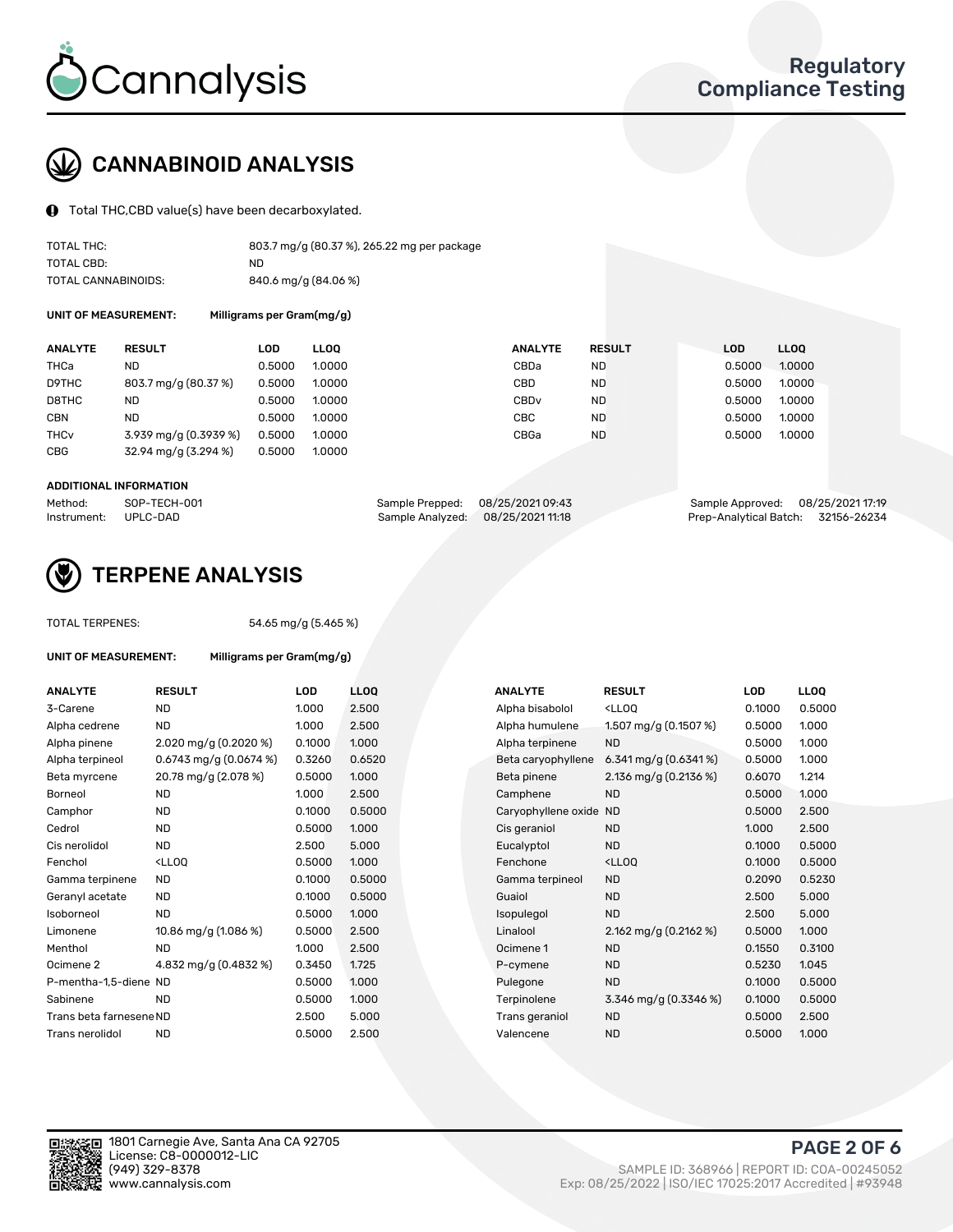

## Regulatory Compliance Testing

#### ADDITIONAL INFORMATION

Sample Analyzed: 08/19/2021 14:02

Method: SOP-TECH-027 Sample Prepped: 08/19/2021 13:42 Sample Approved: 08/20/2021 11:52



CHEMICAL RESIDUE ANALYSIS PASS

UNIT OF MEASUREMENT: Micrograms per Gram(ug/g)

| <b>ANALYTE</b>    | <b>RESULT</b> | LOD    | LLOQ   | <b>ACTION LEVEL</b> |      | <b>ANALYTE</b>      | <b>RESULT</b> | <b>LOD</b> | <b>LLOQ</b> | <b>ACTION LEVEL</b> |      |
|-------------------|---------------|--------|--------|---------------------|------|---------------------|---------------|------------|-------------|---------------------|------|
| Abamectin         | <b>ND</b>     | 0.0200 | 0.0400 | 0.1000              | Pass | Acephate            | <b>ND</b>     | 0.0200     | 0.0400      | 0.1000              | Pass |
| Acequinocyl       | <b>ND</b>     | 0.0200 | 0.0400 | 0.1000              | Pass | Acetamiprid         | <b>ND</b>     | 0.0200     | 0.0400      | 0.1000              | Pass |
| Aldicarb          | <b>ND</b>     | 0.0200 | 0.0400 | 0.0                 | Pass | Azoxystrobin        | <b>ND</b>     | 0.0200     | 0.0400      | 0.1000              | Pass |
| Bifenazate        | <b>ND</b>     | 0.0200 | 0.0400 | 0.1000              | Pass | <b>Bifenthrin</b>   | <b>ND</b>     | 0.0200     | 0.0400      | 3.000               | Pass |
| <b>Boscalid</b>   | <b>ND</b>     | 0.0200 | 0.0400 | 0.1000              | Pass | Carbarvl            | <b>ND</b>     | 0.0200     | 0.0400      | 0.5000              | Pass |
| Carbofuran        | <b>ND</b>     | 0.0200 | 0.0400 | 0.0                 | Pass | Chlorantraniliprole | <b>ND</b>     | 0.0200     | 0.0400      | 10.00               | Pass |
| Clofentezine      | <b>ND</b>     | 0.0200 | 0.0400 | 0.1000              | Pass | Coumaphos           | <b>ND</b>     | 0.0200     | 0.0400      | 0.0                 | Pass |
| Cyfluthrin        | <b>ND</b>     | 0.4000 | 1.000  | 2.000               | Pass | Cypermethrin        | <b>ND</b>     | 0.4000     | 1.000       | 1.000               | Pass |
| Daminozide        | <b>ND</b>     | 0.0200 | 0.0400 | 0.0                 | Pass | Diazinon            | <b>ND</b>     | 0.0200     | 0.0400      | 0.1000              | Pass |
| <b>Dichlorvos</b> | <b>ND</b>     | 0.0200 | 0.0400 | 0.0                 | Pass | Dimethoate          | <b>ND</b>     | 0.0200     | 0.0400      | 0.0                 | Pass |
| Dimethomorph      | <b>ND</b>     | 0.0200 | 0.0400 | 2.000               | Pass | <b>Ethoprophos</b>  | <b>ND</b>     | 0.0200     | 0.0400      | 0.0                 | Pass |
| Etofenprox        | <b>ND</b>     | 0.0200 | 0.0400 | 0.0                 | Pass | Etoxazole           | <b>ND</b>     | 0.0200     | 0.0400      | 0.1000              | Pass |
| Fenhexamid        | <b>ND</b>     | 0.0200 | 0.0400 | 0.1000              | Pass | Fenoxycarb          | <b>ND</b>     | 0.0200     | 0.0400      | 0.0                 | Pass |
| Fenpyroximate     | <b>ND</b>     | 0.0200 | 0.0400 | 0.1000              | Pass | Fipronil            | <b>ND</b>     | 0.0400     | 0.1000      | 0.0                 | Pass |
| Flonicamid        | <b>ND</b>     | 0.0200 | 0.0400 | 0.1000              | Pass | Fludioxonil         | <b>ND</b>     | 0.0200     | 0.0400      | 0.1000              | Pass |
| Hexythiazox       | <b>ND</b>     | 0.0200 | 0.0400 | 0.1000              | Pass | Imazalil            | <b>ND</b>     | 0.0200     | 0.0400      | 0.0                 | Pass |
| Imidacloprid      | <b>ND</b>     | 0.0200 | 0.0400 | 5.000               | Pass | Kresoxim methyl     | <b>ND</b>     | 0.0200     | 0.0400      | 0.1000              | Pass |
| Malathion         | <b>ND</b>     | 0.0200 | 0.0400 | 0.5000              | Pass | Metalaxyl           | <b>ND</b>     | 0.0200     | 0.0400      | 2.000               | Pass |
| Methiocarb        | <b>ND</b>     | 0.0200 | 0.0400 | 0.0                 | Pass | Methomyl            | <b>ND</b>     | 0.0200     | 0.0400      | 1.000               | Pass |
| Mevinphos         | <b>ND</b>     | 0.0200 | 0.0400 | 0.0                 | Pass | Myclobutanil        | <b>ND</b>     | 0.0200     | 0.0400      | 0.1000              | Pass |
| Naled             | <b>ND</b>     | 0.0200 | 0.0400 | 0.1000              | Pass | Oxamyl              | <b>ND</b>     | 0.0200     | 0.0400      | 0.5000              | Pass |
| Paclobutrazol     | <b>ND</b>     | 0.0200 | 0.0400 | 0.0                 | Pass | Permethrins         | <b>ND</b>     | 0.0400     | 0.1000      | 0.5000              | Pass |
| Phosmet           | <b>ND</b>     | 0.0200 | 0.0400 | 0.1000              | Pass | Piperonyl butoxide  | <b>ND</b>     | 0.0200     | 0.0400      | 3.000               | Pass |
| Prallethrin       | <b>ND</b>     | 0.0200 | 0.0400 | 0.1000              | Pass | Propiconazole       | <b>ND</b>     | 0.0200     | 0.0400      | 0.1000              | Pass |
| Propoxur          | <b>ND</b>     | 0.0200 | 0.0400 | 0.0                 | Pass | Pyrethrins          | <b>ND</b>     | 0.0200     | 0.0400      | 0.5000              | Pass |
| Pyridaben         | <b>ND</b>     | 0.0200 | 0.0400 | 0.1000              | Pass | Spinetoram          | <b>ND</b>     | 0.0200     | 0.0400      | 0.1000              | Pass |
| Spinosad          | <b>ND</b>     | 0.0300 | 0.0700 | 0.1000              | Pass | Spiromesifen        | <b>ND</b>     | 0.0200     | 0.0400      | 0.1000              | Pass |
| Spirotetramat     | <b>ND</b>     | 0.0200 | 0.0400 | 0.1000              | Pass | Spiroxamine         | <b>ND</b>     | 0.0200     | 0.0400      | 0.0                 | Pass |
| Tebuconazole      | <b>ND</b>     | 0.0200 | 0.0400 | 0.1000              | Pass | Thiacloprid         | <b>ND</b>     | 0.0200     | 0.0400      | 0.0                 | Pass |
| Thiamethoxam      | <b>ND</b>     | 0.0200 | 0.0400 | 5.000               | Pass | Trifloxystrobin     | <b>ND</b>     | 0.0200     | 0.0400      | 0.1000              | Pass |

#### ADDITIONAL INFORMATION

Method: SOP-TECH-002 Sample Prepped: 08/19/2021 13:11 Sample Approved: 08/20/2021 11:29<br>Instrument: LC-MS/MS Sample Analyzed: 08/19/2021 13:17 Prep-Analytical Batch: 32012-26096 Prep-Analytical Batch: 32012-26096

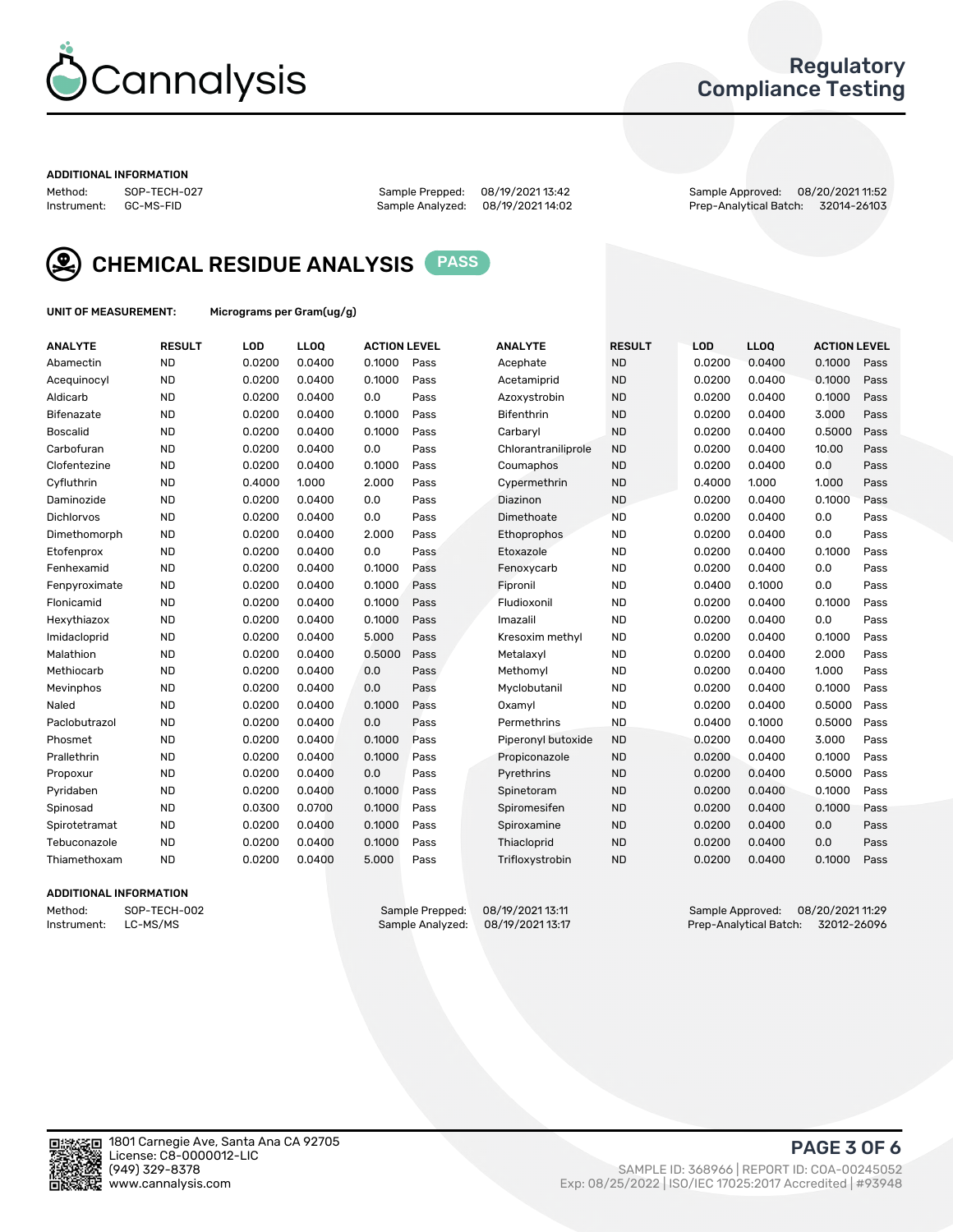

## CHEMICAL RESIDUE GC ANALYSIS PASS

| UNIT OF MEASUREMENT: | Micrograms per |
|----------------------|----------------|
|                      |                |

Gram(ug/g)

| <b>ANALYTE</b>                | <b>RESULT</b>            | LOD    | <b>LLOO</b> | <b>ACTION LEVEL</b> |                                     | <b>ANALYTE</b>                       | <b>RESULT</b> | LOD              | <b>LLOO</b>            | <b>ACTION LEVEL</b>            |      |
|-------------------------------|--------------------------|--------|-------------|---------------------|-------------------------------------|--------------------------------------|---------------|------------------|------------------------|--------------------------------|------|
| Captan                        | <b>ND</b>                | 0.1000 | 0.2000      | 0.7000              | Pass                                | Chlordane                            | <b>ND</b>     | 0.0109           | 0.0136                 | 0.0                            | Pass |
| Methyl parathion              | <b>ND</b>                | 0.0400 | 0.1000      | 0.0                 | Pass                                | <b>PCNB</b>                          | <b>ND</b>     | 0.0200           | 0.0400                 | 0.1000                         | Pass |
| Chlorfenapyr                  | <b>ND</b>                | 0.0800 | 0.1000      | 0.0                 | Pass                                | Chlorpyrifos                         | <b>ND</b>     | 0.0800           | 0.1000                 | 0.0                            | Pass |
| <b>ADDITIONAL INFORMATION</b> |                          |        |             |                     |                                     |                                      |               |                  |                        |                                |      |
| Method:<br>Instrument:        | SOP-TECH-010<br>GC-MS/MS |        |             |                     | Sample Prepped:<br>Sample Analyzed: | 08/19/2021 13:11<br>08/19/2021 13:18 |               | Sample Approved: | Prep-Analytical Batch: | 08/20/202109:50<br>32013-26097 |      |

## RESIDUAL SOLVENT ANALYSIS PASS

UNIT OF MEASUREMENT: Micrograms per Gram(ug/g)

| <b>ANALYTE</b>       | <b>RESULT</b> | <b>LOD</b> | <b>LLOO</b> | <b>ACTION LEVEL</b> |      | <b>ANALYTE</b>     | <b>RESULT</b> | LOD    | <b>LLOO</b> | <b>ACTION LEVEL</b> |      |
|----------------------|---------------|------------|-------------|---------------------|------|--------------------|---------------|--------|-------------|---------------------|------|
| Acetone              | <b>ND</b>     | 50.00      | 100.0       | 5000                | Pass | Acetonitrile       | <b>ND</b>     | 50.00  | 100.0       | 410.0               | Pass |
| Benzene              | <b>ND</b>     | 0.5000     | 1.000       | 1.000               | Pass | <b>Butane</b>      | <b>ND</b>     | 50.00  | 100.0       | 5000                | Pass |
| Chloroform           | <b>ND</b>     | 0.5000     | 1.000       | 1.000               | Pass | Ethanol            | <b>ND</b>     | 50.00  | 100.0       | 5000                | Pass |
| <b>Ethyl Acetate</b> | <b>ND</b>     | 50.00      | 100.0       | 5000                | Pass | <b>Ethyl Ether</b> | <b>ND</b>     | 50.00  | 100.0       | 5000                | Pass |
| Ethylene oxide       | <b>ND</b>     | 0.5000     | 1.000       | 1.000               | Pass | Heptane            | <b>ND</b>     | 50.00  | 100.0       | 5000                | Pass |
| Hexane               | <b>ND</b>     | 50.00      | 100.0       | 290.0               | Pass | Isopropyl Alcohol  | <b>ND</b>     | 50.00  | 100.0       | 5000                | Pass |
| Methanol             | <b>ND</b>     | 50.00      | 100.0       | 3000                | Pass | Methylene chloride | <b>ND</b>     | 0.5000 | 1.000       | 1.000               | Pass |
| Pentane              | <b>ND</b>     | 50.00      | 100.0       | 5000                | Pass | Propane            | <b>ND</b>     | 50.00  | 200.0       | 5000                | Pass |
| Toluene              | <b>ND</b>     | 50.00      | 100.0       | 890.0               | Pass | Xylenes            | <b>ND</b>     | 50.08  | 100.0       | 2170                | Pass |
| Trichloroethylene    | <b>ND</b>     | 0.5000     | 1.000       | 1.000               | Pass | 1.2-Dichloroethane | <b>ND</b>     | 0.5000 | 1.000       | 1.000               | Pass |

#### ADDITIONAL INFORMATION

Method: SOP-TECH-021 Sample Prepped: 08/19/2021 16:24 Sample Approved: 08/20/2021 10:12<br>Sample Analyzed: 08/19/2021 16:45 Prep-Analytical Batch: 32021-26110 Prep-Analytical Batch: 32021-26110



UNIT OF MEASUREMENT: Cycle Threshold (Ct)

| <b>ANALYTE</b> | <b>RESULT</b>              | LOD   | <b>LLOO</b> | <b>ACTION LEVEL</b> |                 | <b>ANALYTE</b>   | <b>RESULT</b> | LOD              | <b>LLOO</b> |                  | <b>ACTION LEVEL</b> |
|----------------|----------------------------|-------|-------------|---------------------|-----------------|------------------|---------------|------------------|-------------|------------------|---------------------|
| A.fumigatus    | <b>ND</b>                  | 33.00 | 0.0         | 0.0                 | Pass            | A. flavus        | <b>ND</b>     | 33.00            | 0.0         | 0.0              | Pass                |
| A. niger       | <b>ND</b>                  | 33.00 | 0.0         | 0.0                 | Pass            | A. terreus       | <b>ND</b>     | 33.00            | 0.0         | 0.0              | Pass                |
| <b>STEC</b>    | <b>ND</b>                  | 33.00 | 0.0         | 0.0                 | Pass            | Salmonella spp   | <b>ND</b>     | 33.00            | 0.0         | 0.0              | Pass                |
|                | ADDITIONAL INFORMATION     |       |             |                     |                 |                  |               |                  |             |                  |                     |
| Method:        | SOP-TECH-016, SOP-TECH-022 |       |             |                     | Sample Prepped: | 08/20/2021 12:18 |               | Sample Approved: |             | 08/20/2021 19:49 |                     |

Instrument: qPCR Sample Analyzed: 08/20/2021 12:20 Prep-Analytical Batch: 32028-26134

PAGE 4 OF 6

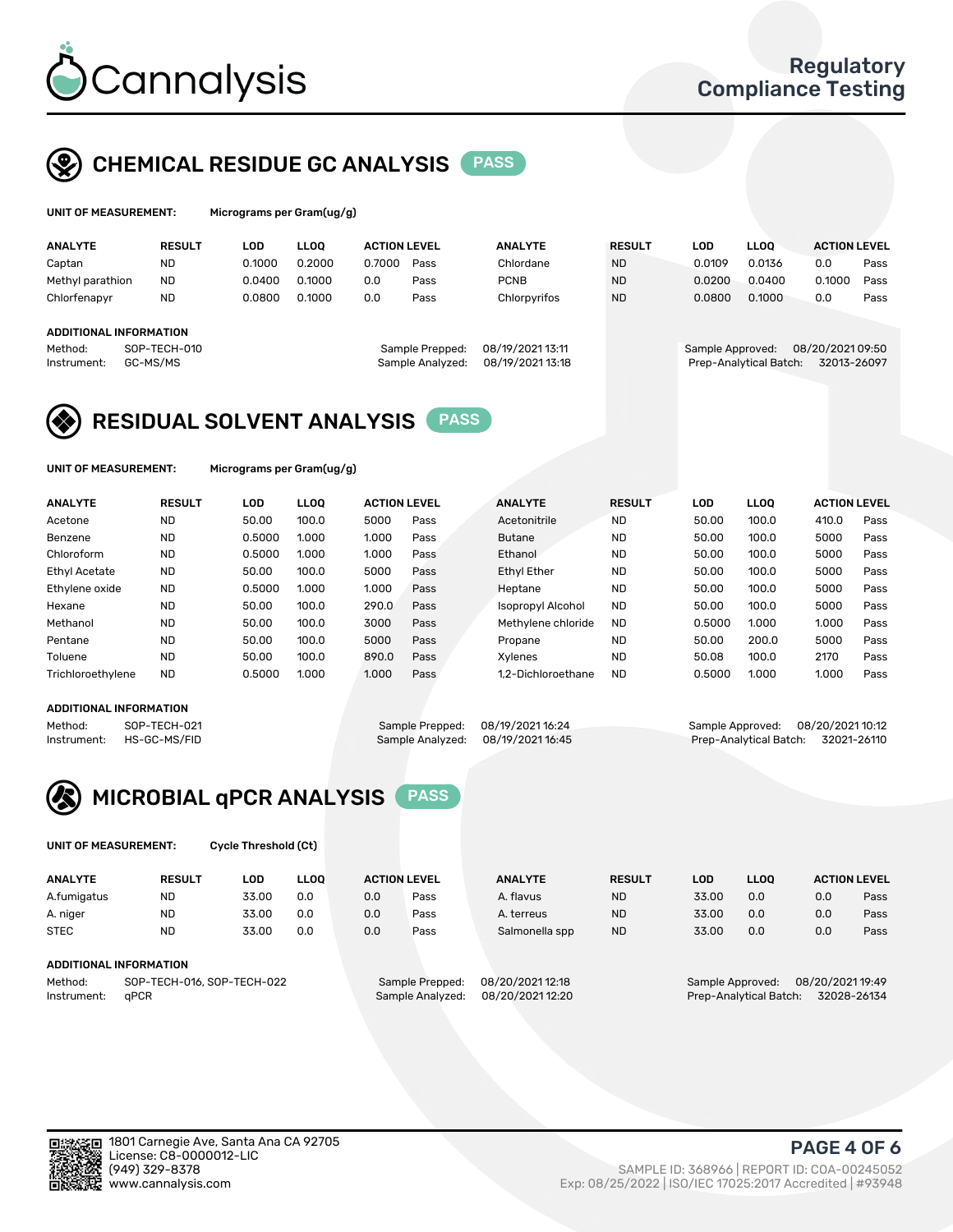



| UNIT OF MEASUREMENT: |                               | Micrograms per Gram(ug/g)      |             |                     |  |                  |               |                  |                        |                     |      |  |
|----------------------|-------------------------------|--------------------------------|-------------|---------------------|--|------------------|---------------|------------------|------------------------|---------------------|------|--|
| <b>ANALYTE</b>       | <b>RESULT</b>                 | <b>LOD</b>                     | <b>LLOO</b> | <b>ACTION LEVEL</b> |  | <b>ANALYTE</b>   | <b>RESULT</b> | <b>LOD</b>       | <b>LLOO</b>            | <b>ACTION LEVEL</b> |      |  |
| Arsenic              | <b>ND</b>                     | 0.0120                         | 0.1000      | 0.2000<br>Pass      |  | Cadmium          | <b>ND</b>     | 0.0072           | 0.0500                 | 0.2000              | Pass |  |
| Lead                 | <b>ND</b>                     | 0.0068                         | 0.0500      | 0.5000<br>Pass      |  | Mercury          | <b>ND</b>     | 0.0060           | 0.0500                 | 0.1000              | Pass |  |
|                      | <b>ADDITIONAL INFORMATION</b> |                                |             |                     |  |                  |               |                  |                        |                     |      |  |
| Method:              | SOP-TECH-013                  |                                |             | Sample Prepped:     |  | 08/20/2021 13:37 |               | Sample Approved: |                        | 08/20/2021 20:44    |      |  |
| Instrument:          | ICP-MS                        |                                |             | Sample Analyzed:    |  | 08/20/2021 13:37 |               |                  | Prep-Analytical Batch: | 32049-26139         |      |  |
| (类)                  | <b>MYCOTOXINS ANALYSIS</b>    |                                |             | <b>PASS</b>         |  |                  |               |                  |                        |                     |      |  |
| UNIT OF MEASUREMENT: |                               | Micrograms per Kilogram(ug/kg) |             |                     |  |                  |               |                  |                        |                     |      |  |

| <b>ANALYTE</b>   | <b>RESULT</b> | LOD   | <b>LLOO</b> | <b>ACTION LEVEL</b> |      | <b>ANALYTE</b> |  | <b>RESULT</b> | LOD   | <b>LLOO</b> | <b>ACTION LEVEL</b> |      |
|------------------|---------------|-------|-------------|---------------------|------|----------------|--|---------------|-------|-------------|---------------------|------|
| Aflatoxin B1     | <b>ND</b>     | 1.000 | 2.000       |                     | N/A  | Aflatoxin B2   |  | <b>ND</b>     | 2.000 | 5.000       |                     | N/A  |
| Aflatoxin G1     | <b>ND</b>     | 2.000 | 5.000       |                     | N/A  | Aflatoxin G2   |  | <b>ND</b>     | 2.000 | 5.000       |                     | N/A  |
| Total Aflatoxins | <b>ND</b>     | 10.00 | 14.00       | 20.00               | Pass | Ochratoxin A   |  | <b>ND</b>     | 1.000 | 2.000       | 20.00               | Pass |

#### ADDITIONAL INFORMATION

Method: SOP-TECH-020 Sample Prepped: 08/19/2021 15:36 Sample Approved: 08/20/2021 11:40 Instrument: LC-MS/MS Sample Analyzed: 08/19/2021 15:44 Prep-Analytical Batch: 32018-26108



| UNIT OF MEASUREMENT: |  |  |  |
|----------------------|--|--|--|
|                      |  |  |  |

Filth and Foreign Matter (%, #/3g)

| <b>ANALYTE</b>                | <b>RESULT</b>                     | LOD | <b>LLOO</b> | <b>ACTION LEVEL</b> |                                     | <b>ANALYTE</b>                       | <b>RESULT</b> | LOD | LLOO             | <b>ACTION LEVEL</b>                                    |      |
|-------------------------------|-----------------------------------|-----|-------------|---------------------|-------------------------------------|--------------------------------------|---------------|-----|------------------|--------------------------------------------------------|------|
| IF RH ME                      | <b>ND</b>                         | 0.0 | 0.0         | 1.000               | Pass                                | <b>IFM</b>                           | <b>ND</b>     | 0.0 | 0.0              | 25.00                                                  | Pass |
| Mold                          | <b>ND</b>                         | 0.0 | 0.0         | 25.00               | Pass                                | <b>SSCD</b>                          | <b>ND</b>     | 0.0 | 0.0              | 25.00                                                  | Pass |
| <b>ADDITIONAL INFORMATION</b> |                                   |     |             |                     |                                     |                                      |               |     |                  |                                                        |      |
| Method:<br>Instrument:        | SOP-TECH-009<br>Visual Inspection |     |             |                     | Sample Prepped:<br>Sample Analyzed: | 08/19/2021 13:45<br>08/19/2021 13:47 |               |     | Sample Approved: | 08/19/2021 13:53<br>Prep-Analytical Batch: 32017-26099 |      |



PAGE 5 OF 6